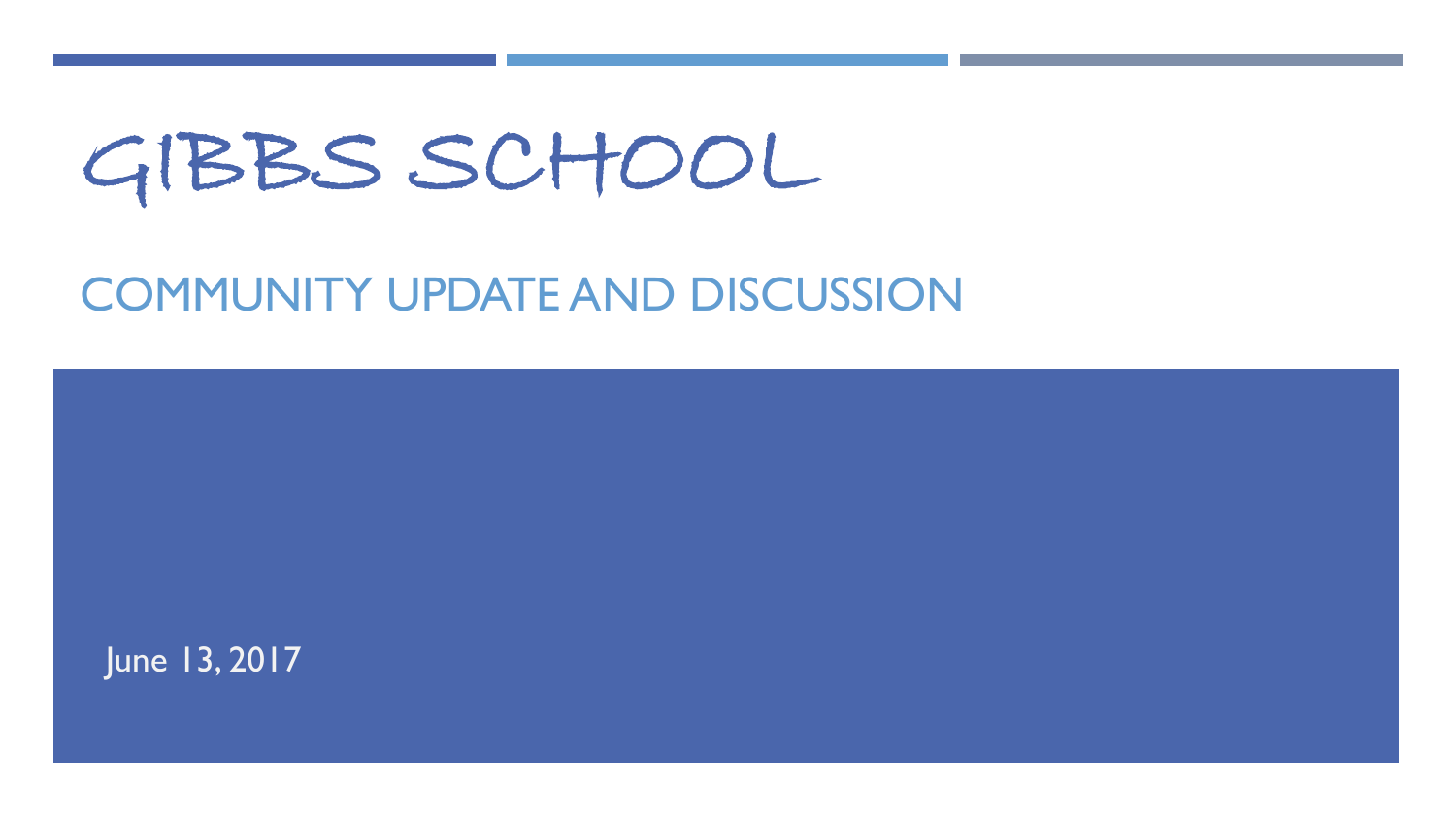## OUR OBJECTIVES FOR TONIGHT

- **Provide an update on the Gibbs Design**
- Understand the key steps for Gibbs Fall 18 opening
- Discuss communications and meetings during the 2017-18 school year
- **Provide an opportunity for the community to ask questions.**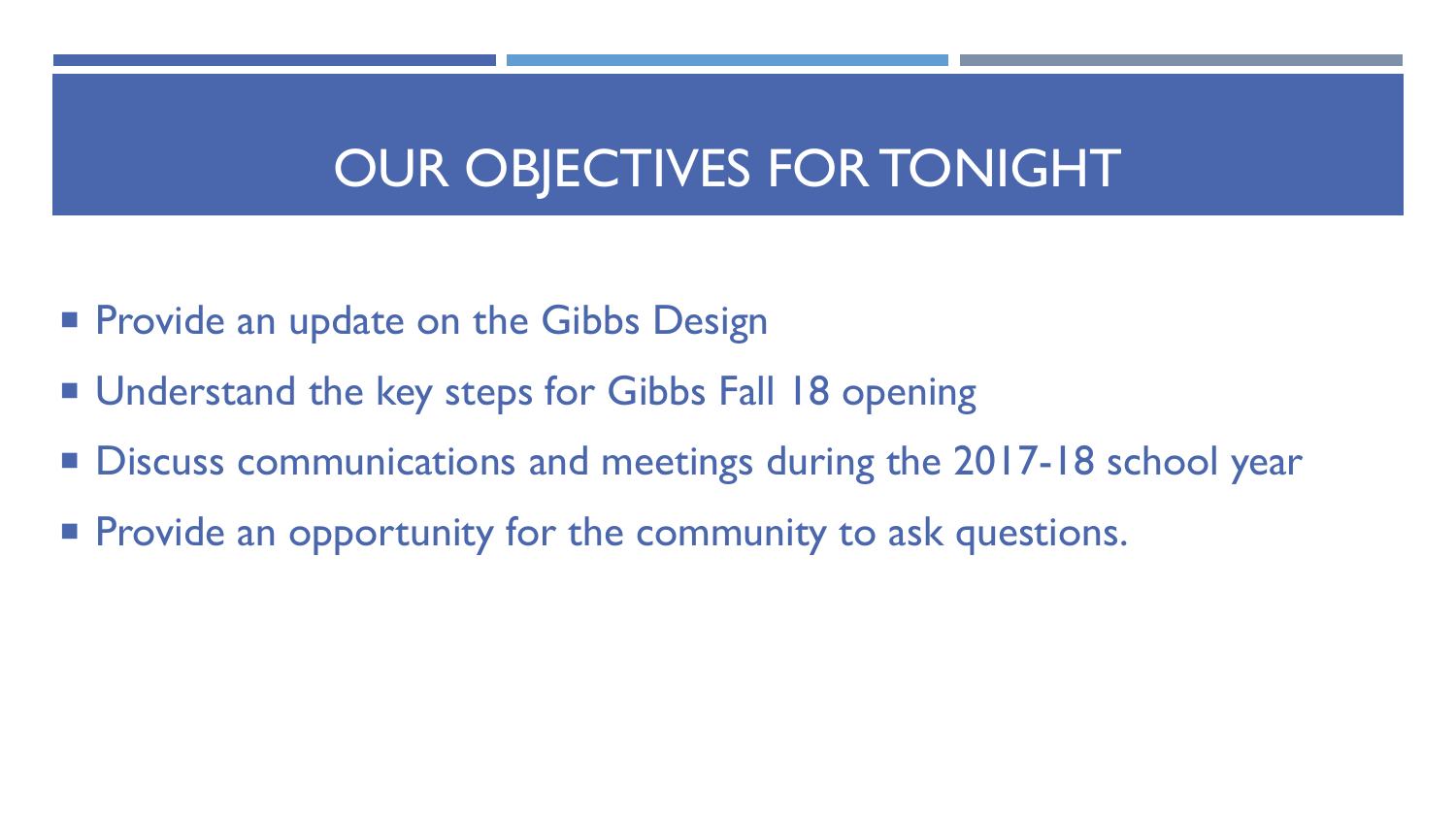## AGENDA

| <b>Topic</b>                                                     | <b>Timing</b>    | <b>Presenter</b>                                                                               |
|------------------------------------------------------------------|------------------|------------------------------------------------------------------------------------------------|
| Introduction                                                     | 7:05-7:10PM      | <b>Scott Lever, Vision 2020</b>                                                                |
| <b>Gibbs Design</b>                                              | 7:10-7:30PM      | <b>Charles Toulmin/ Rebecca Arnold and parents</b><br>from the Gibbs Parent Advisory Committee |
| <b>Gibbs Renovation Timeline</b>                                 | $7:30 - 7:50$ PM | Dr. Kathy Bodie, APS Superintendent                                                            |
| <b>Gibbs School Draft Vision and</b><br><b>Mission Statement</b> | $7:50 - 8:15$ PM | Kristin DeFranscico, current Hardy School<br><b>Principal and future Gibbs Principal</b>       |
| <b>Additional Q&amp;A</b>                                        | $8:15 - 8:30$ PM | <b>Q&amp;A</b>                                                                                 |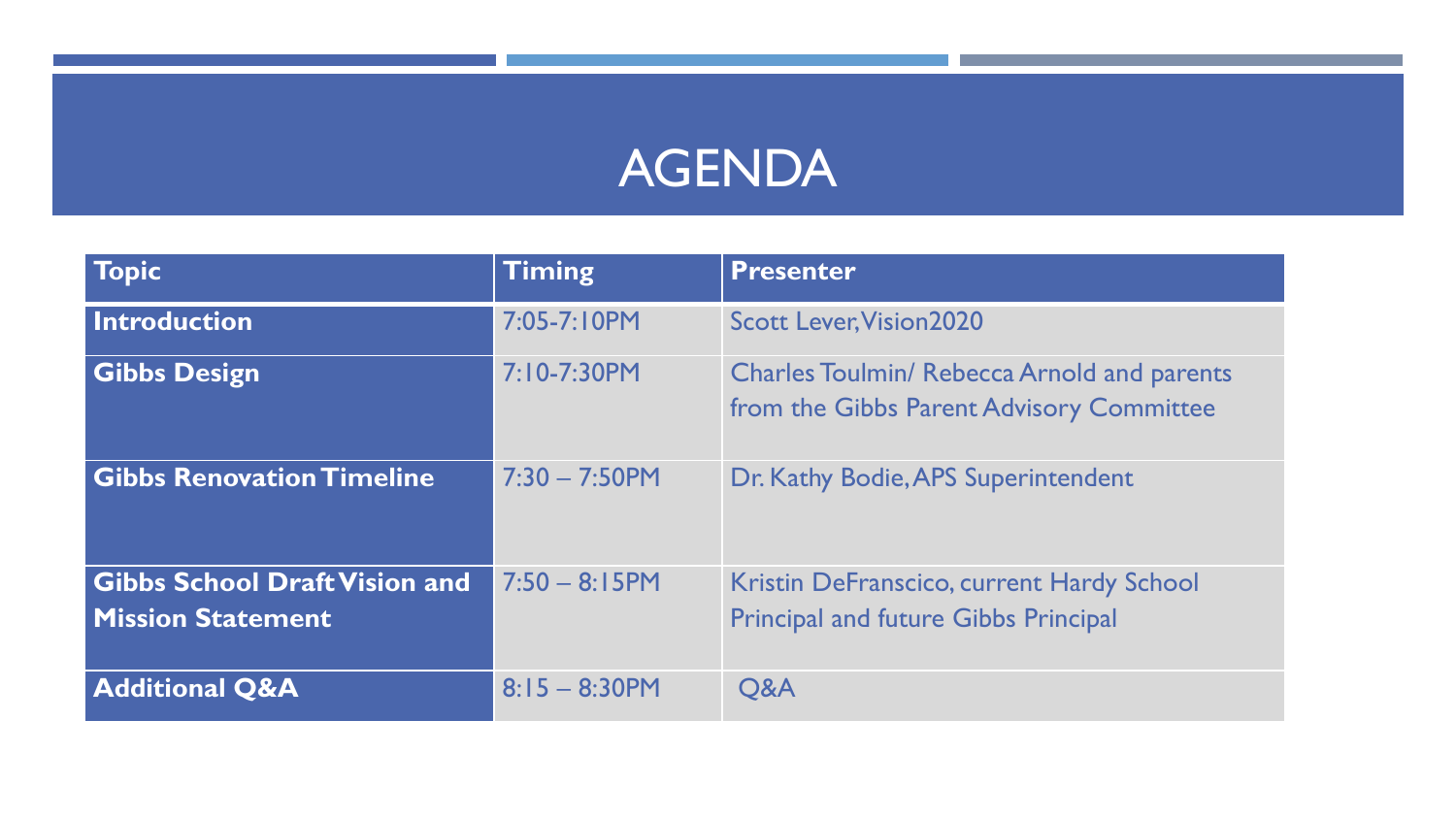#### WHAT DOES IT MEAN TO BE EDUCATED IN OUR COMMUNITY?

Through a series of community discussions Vision 2020 ETG has developed a list of attributes of what it means to be educated in our community.

- Resourceful students are self-directed and learn independently
- **Empathetic students act with the interests of others in mind**
- **E** Creative students use novel approaches to solve problems
- Analytical students use critical-thinking and logical reasoning
- Confident student try new things and persist when it's difficult
- Curious students seek out new ideas and experiences
- $\blacksquare$  Knowledgeable students master the basics in all subjects
- Civic-minded students are informed and act in support of their community
- Collaborative students seek out opportunities to work together for common goals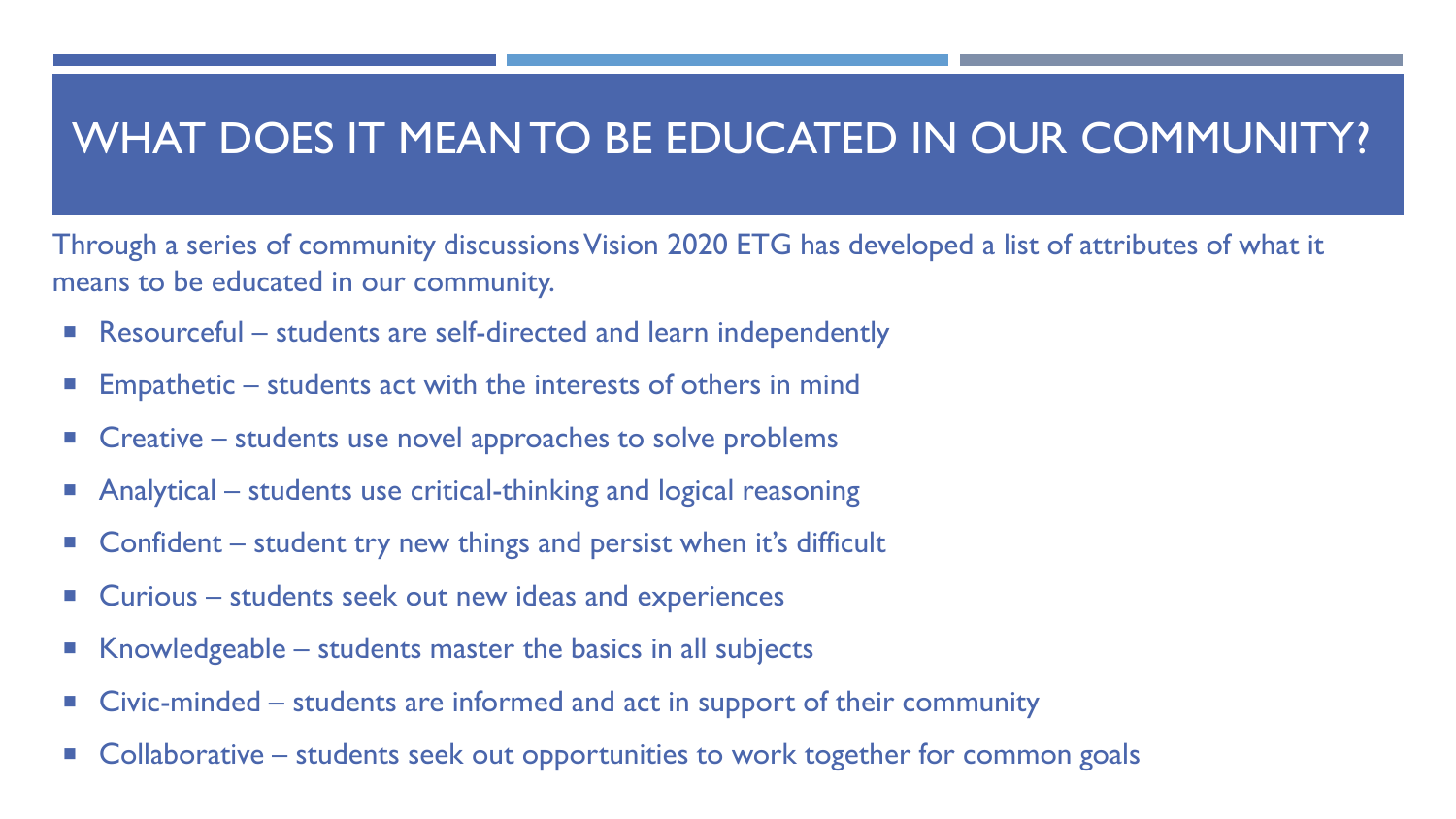## GIBBS DESIGN

CHARLES TOULMIN AND THE PARENTS OF THE GIBBS PARENT ADVISORY COMMITTEE

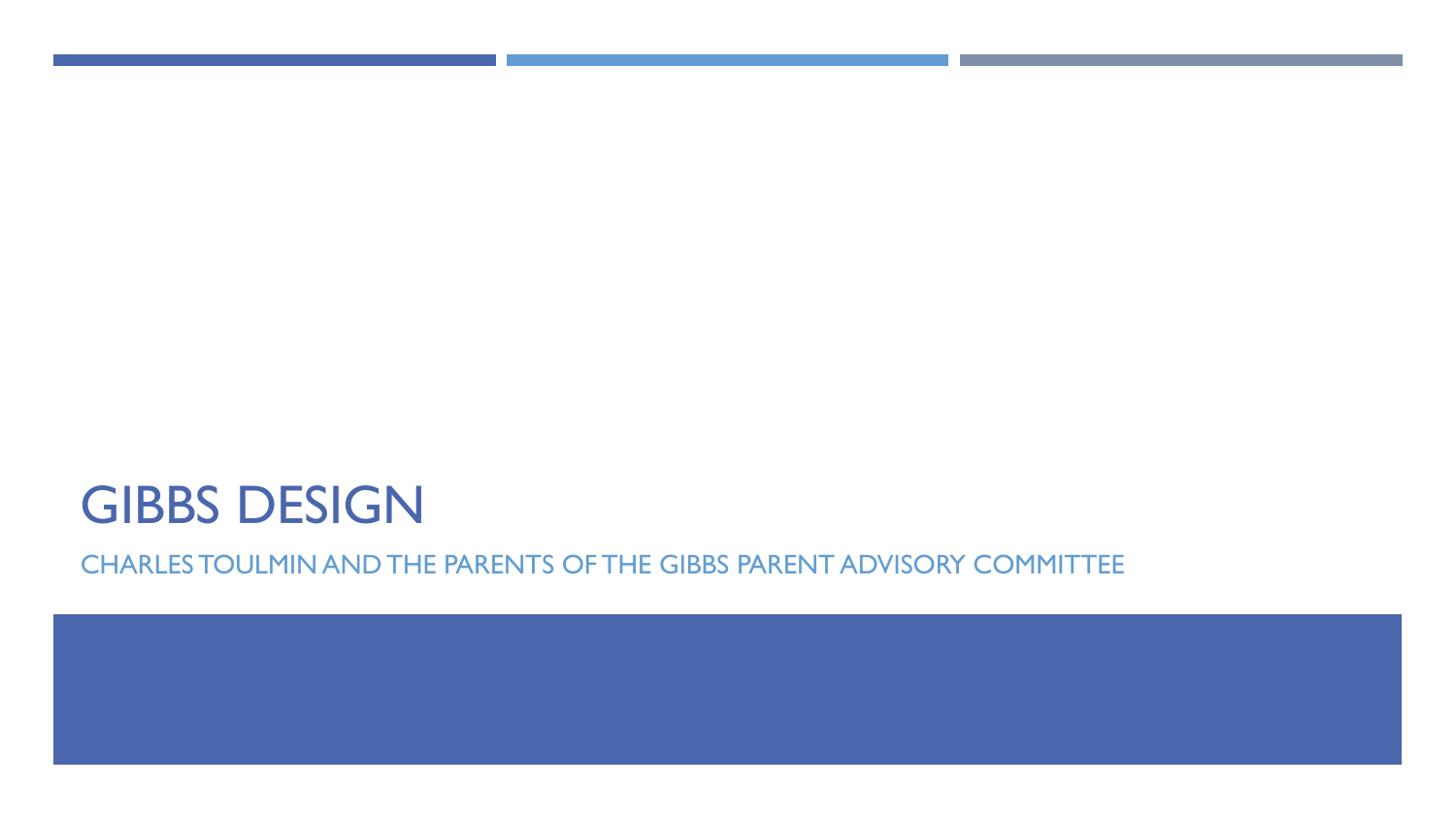### **GUIDING PRINCIPLES FOR DESIGN 1.0**

#### **Warm, Safe and Inviting**

- Sense of Community
- · Interconnectivity
- · Belonging and Personalization
- Branding and Identity

#### **Creative and Visible Learning**

- Transparency
- . Hands-On and Project-Based Learning
- · Enrichment Programming (Theater, Art, Music)
- . Exhibition of Student Work
- Connectivity to Exploratories

#### **Neighborhood Clusters**

- · Grade Level Community
- · District Zone and Neighborhoods
- · Cohorts of Classrooms, Teachers and Students
- · Integrated Special Education

#### **Community Access**

- · School as Center of Community
- After School Programming
- · Public / Private Zones
- Gym Access

#### **Flexible and Adaptable**

- · Multi-Use Spaces
- · Evolving Spaces

#### **Building as Teacher**

- · Green Technologies
- · Sustainable Materials

#### **Outdoor Connections**

- Natural Light
- . Outdoor Learning Venues and Play Spaces

The following list of Guiding Principles and Priorities for the design of the renovated Gibbs School was recorded during a Leadership Team meeting, and aims to build off of priorities articulated within the Faculty and Parent workshops. Guiding Design Principles offer a framework of educational and facility related priorities that prove invaluable in helping stakeholders and design team members to set design goals and focus their work.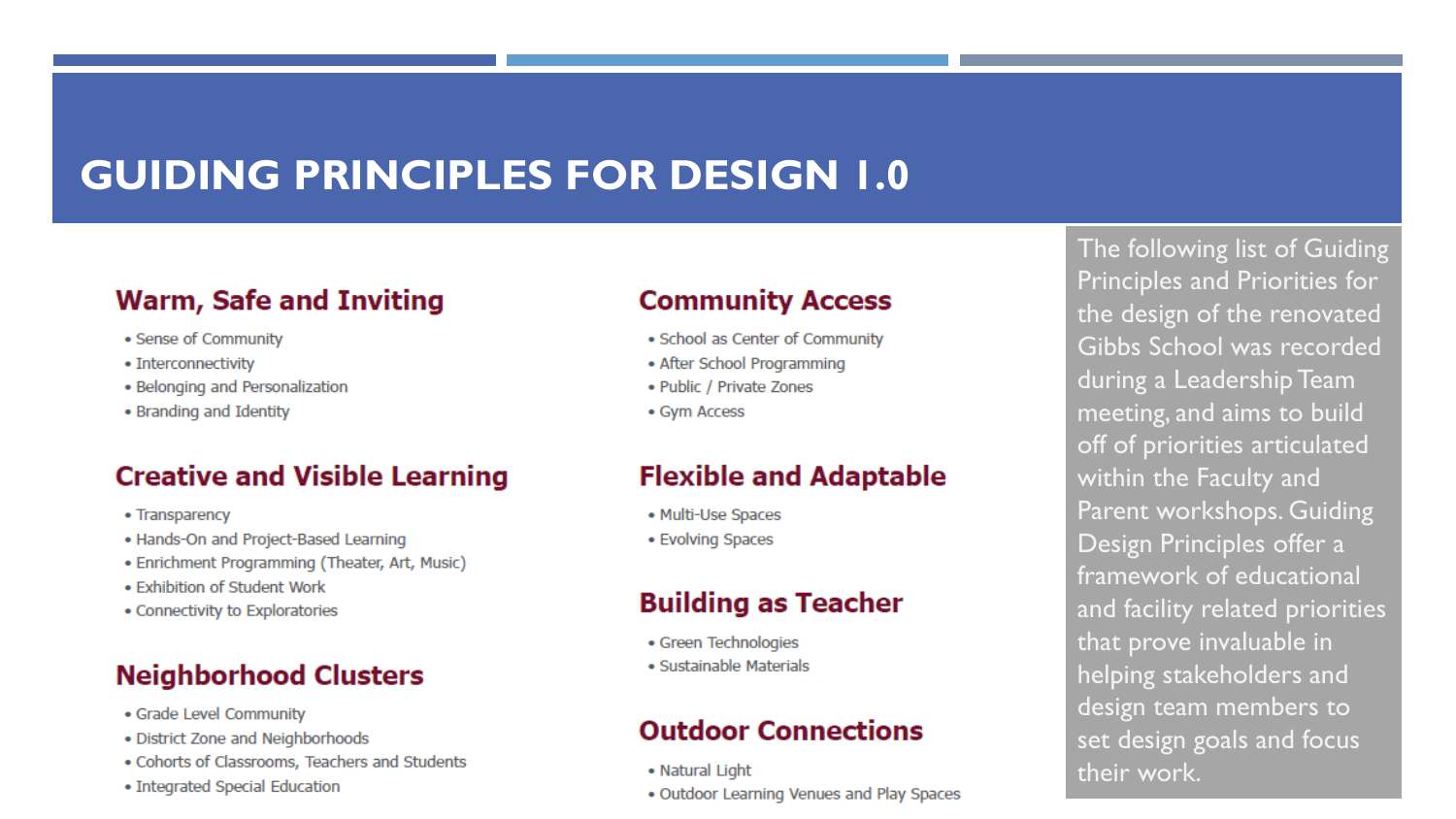#### GIBBS DESIGN PRESENTATION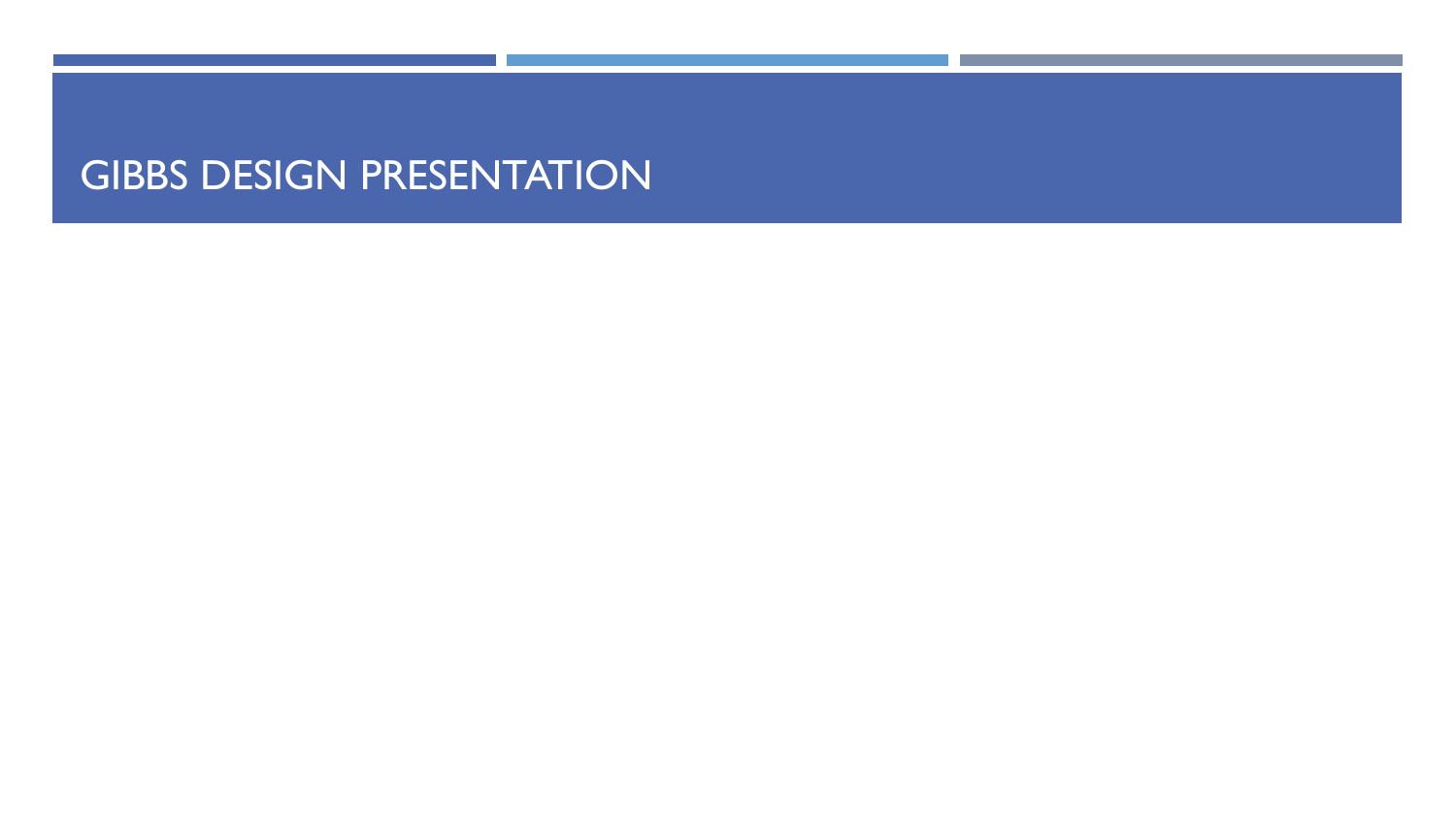## INSERT GIBBS DESIGN SLIDES HERE.

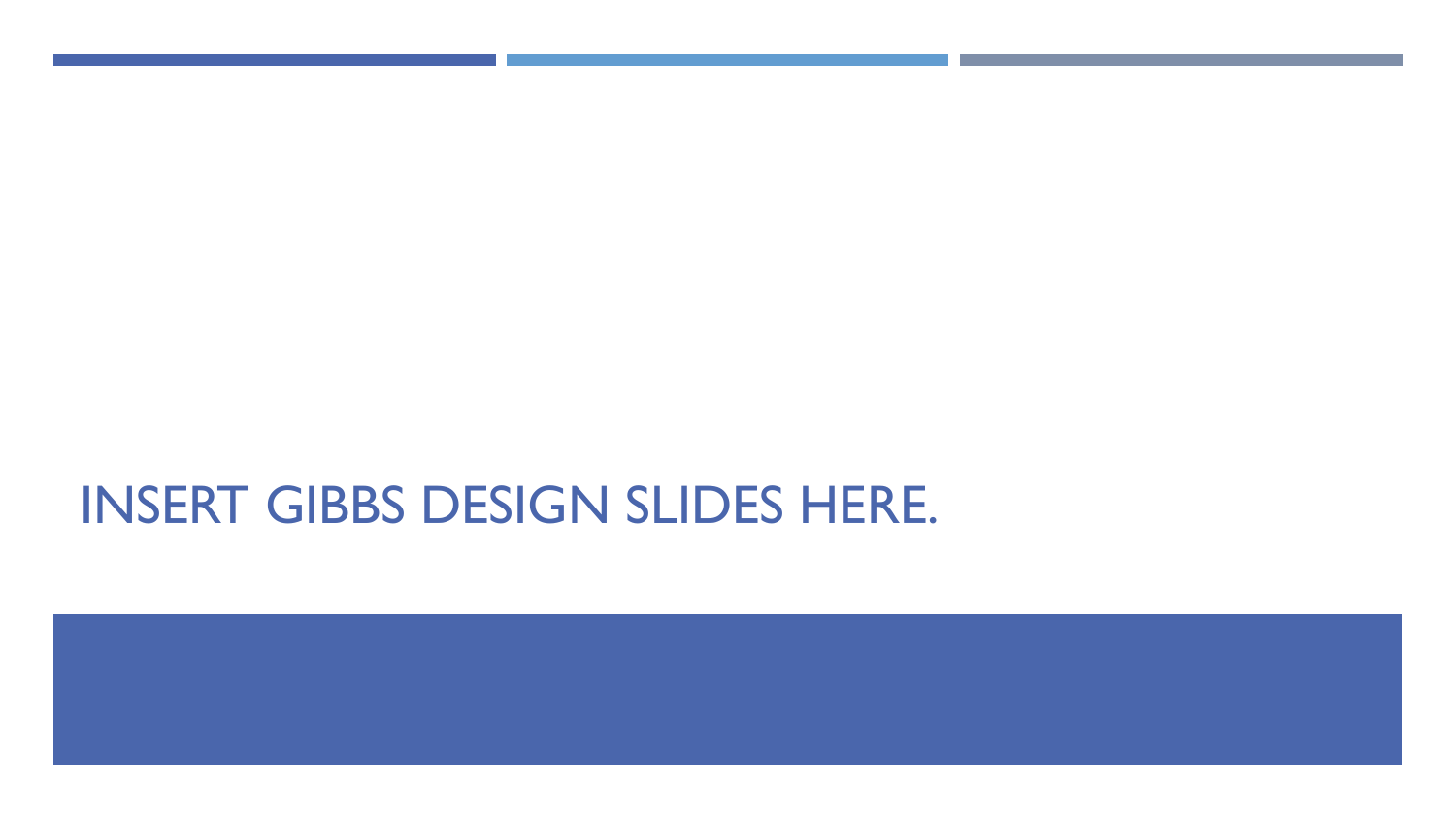## GIBBS RENOVATION TIMELINE

DR. KATHY BODIE

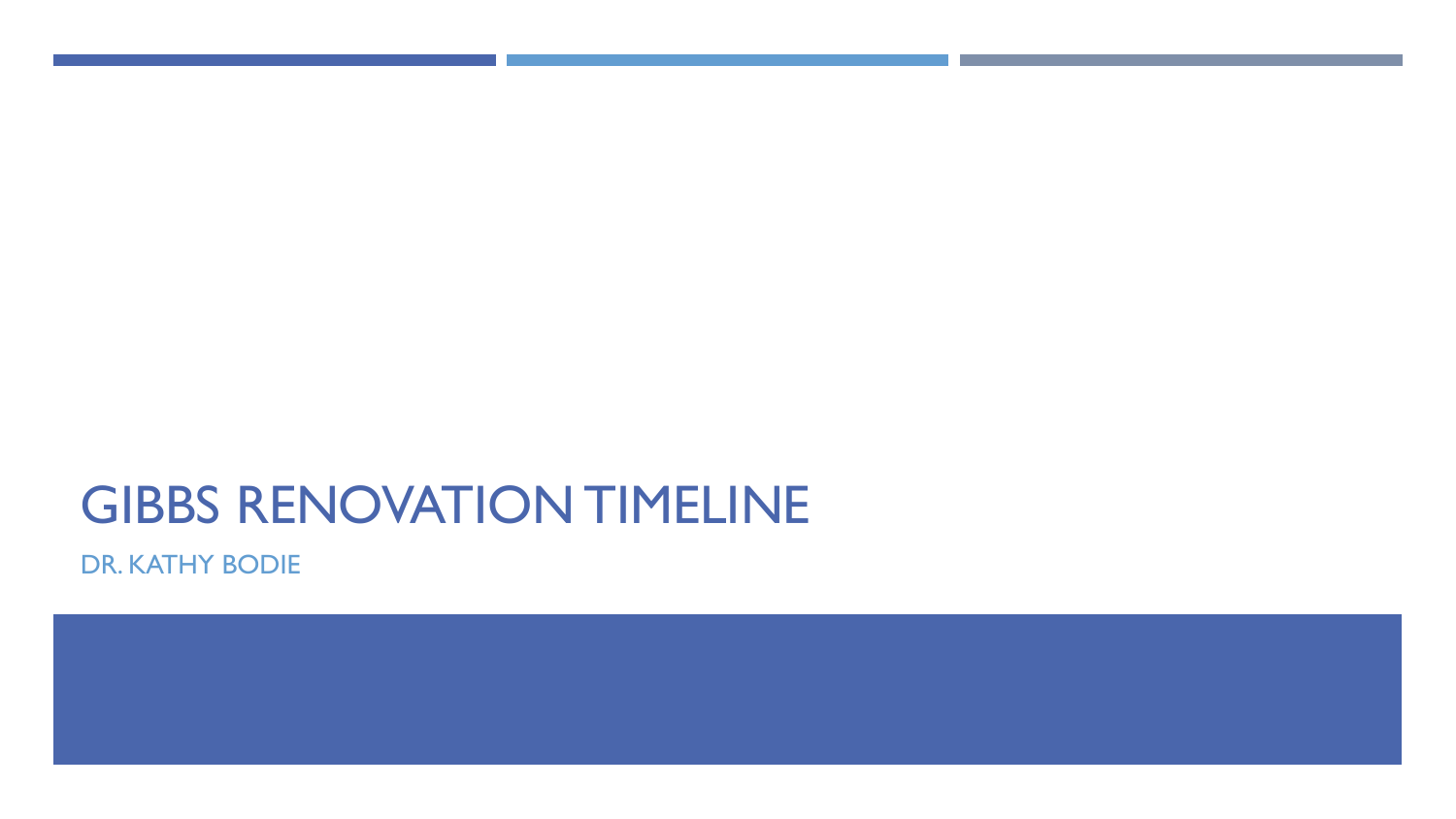#### GIBBS RENOVATION TIMELINE

- Construction Timeline
- **Planning Process Going Forward**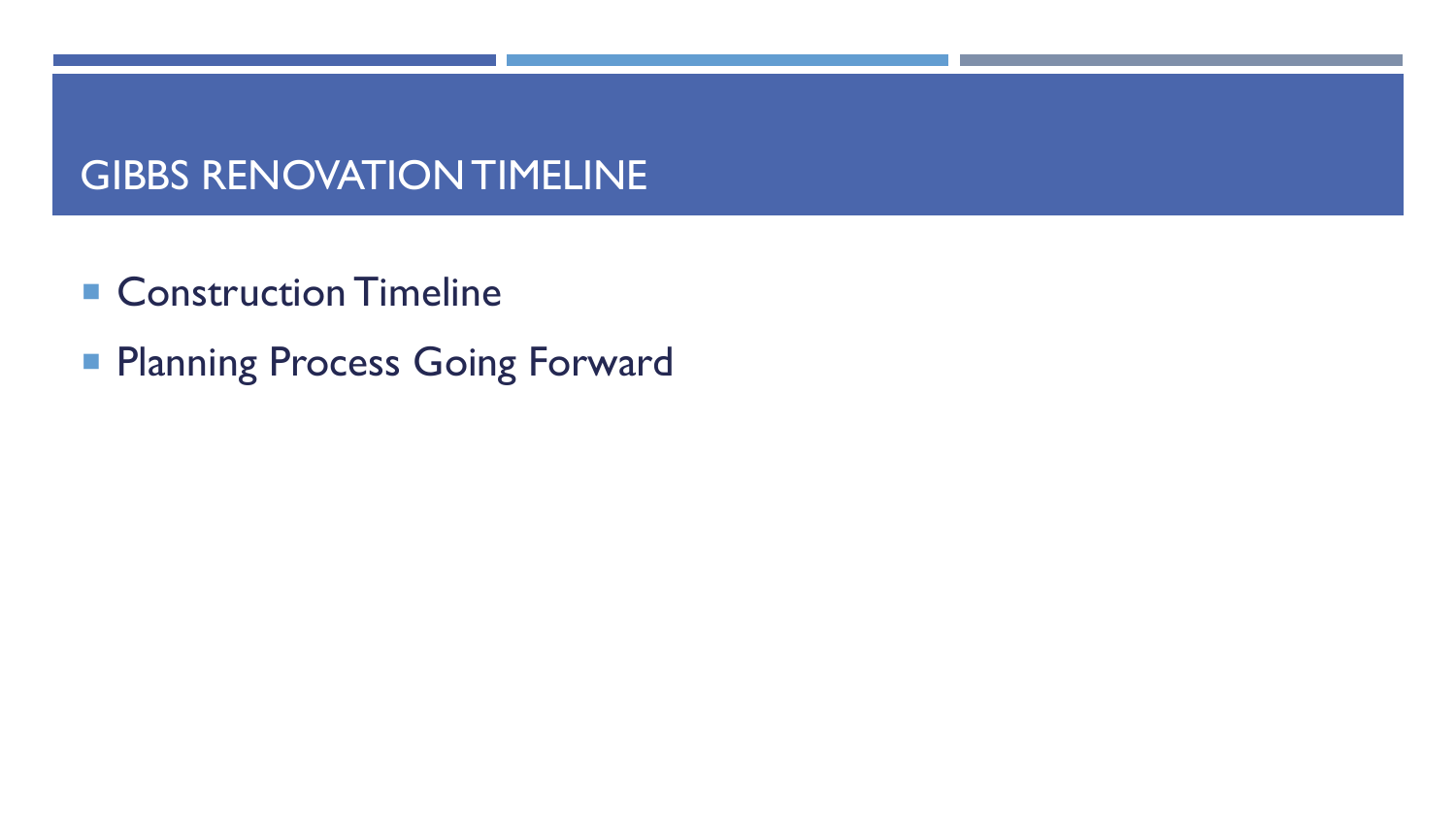## GIBBS MISSION AND VISION

KRISTIN DEFRANCISCO

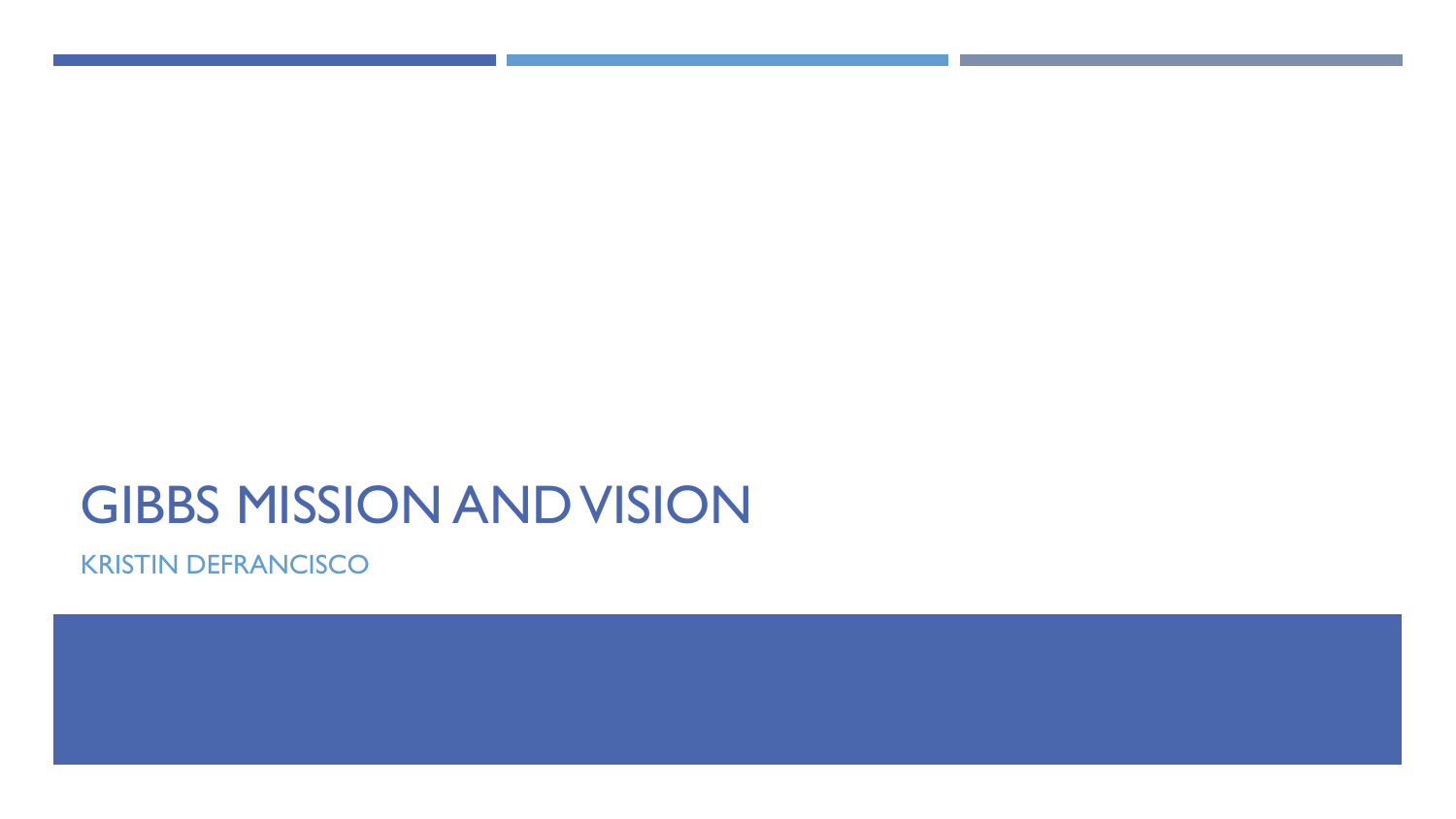#### OVERARCHING VISION

The Gibbs school will be a place where students will transition from an elementary school environment into an age appropriate 6th grade culture and climate. With a safe and supportive lens, students will feel "seen". Sixth graders will be afforded rigorous, comprehensive, standards-based and data driven curriculum, instruction and assessment that integrate social, emotional and wellness support. This will prepare students for a successful transition to the Ottoson Middle School.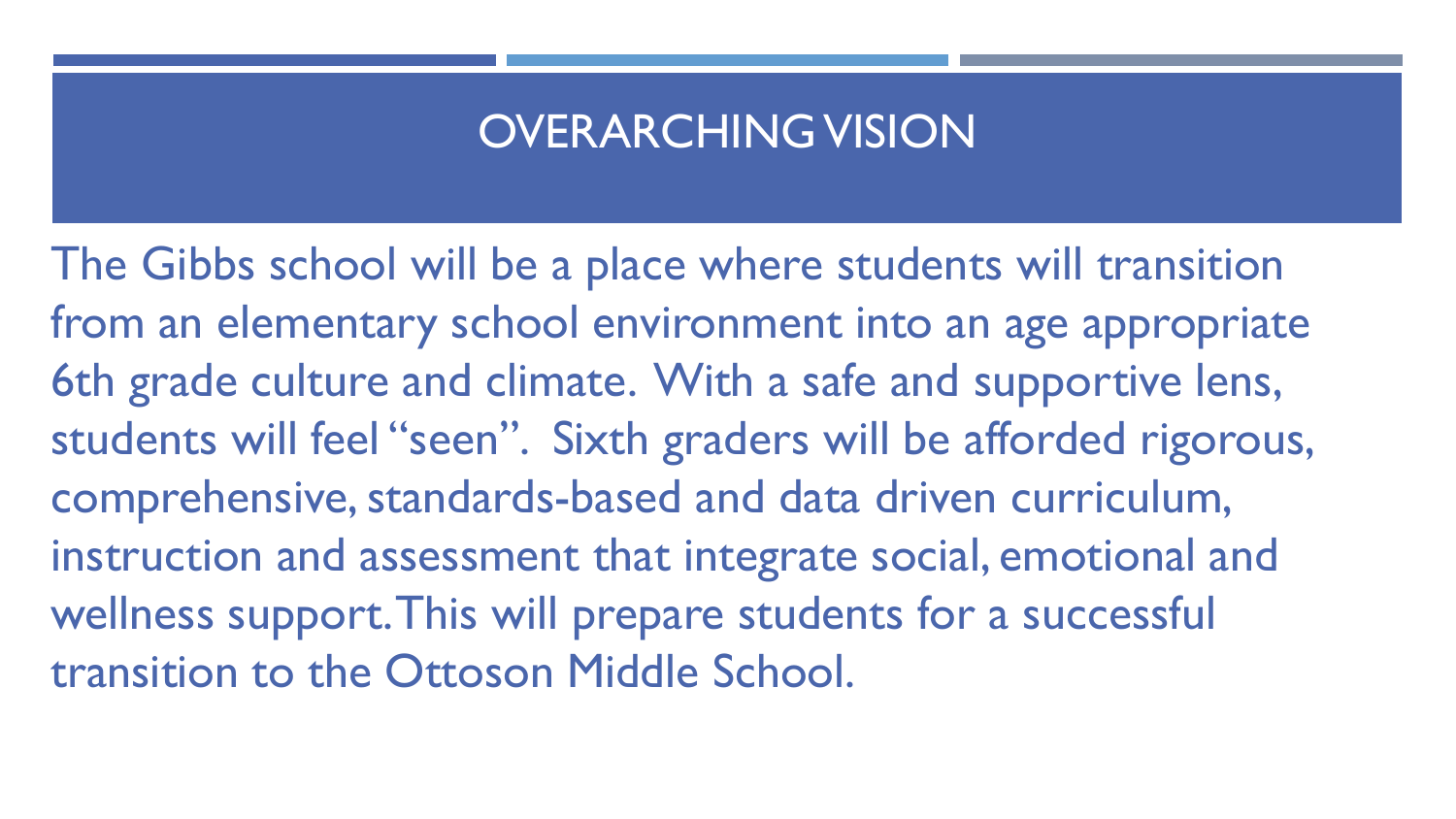### BEGINNING MISSION STATEMENTS

**Mission:** Instructional leaders, teachers, staff, students and families will be part of a supportive sixth grade school that values the following: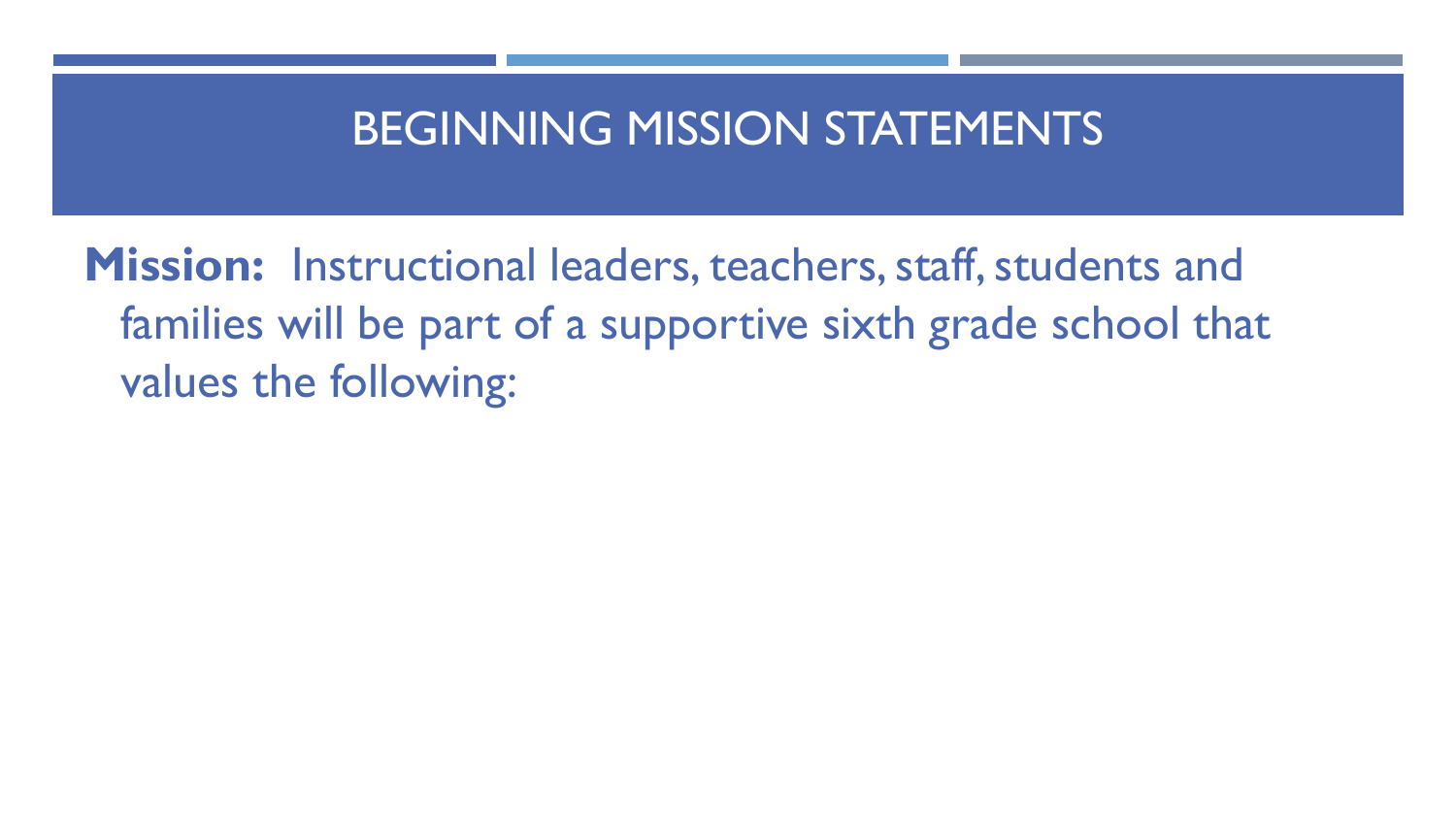### AT OUR SIXTH GRADE SCHOOL SIXTH GRADERS:

- will feel safe and supported in both the areas of academics and social emotional wellness.
- will begin the middle school journey with a growth mindset that will help them to succeed and thrive in all areas of their school life.
- will have learning opportunities where their thinking and discourse are priorities.
- will learn how their elementary core values have brought them together where they are ready to be ??? (Easy to understand, student friendly core values)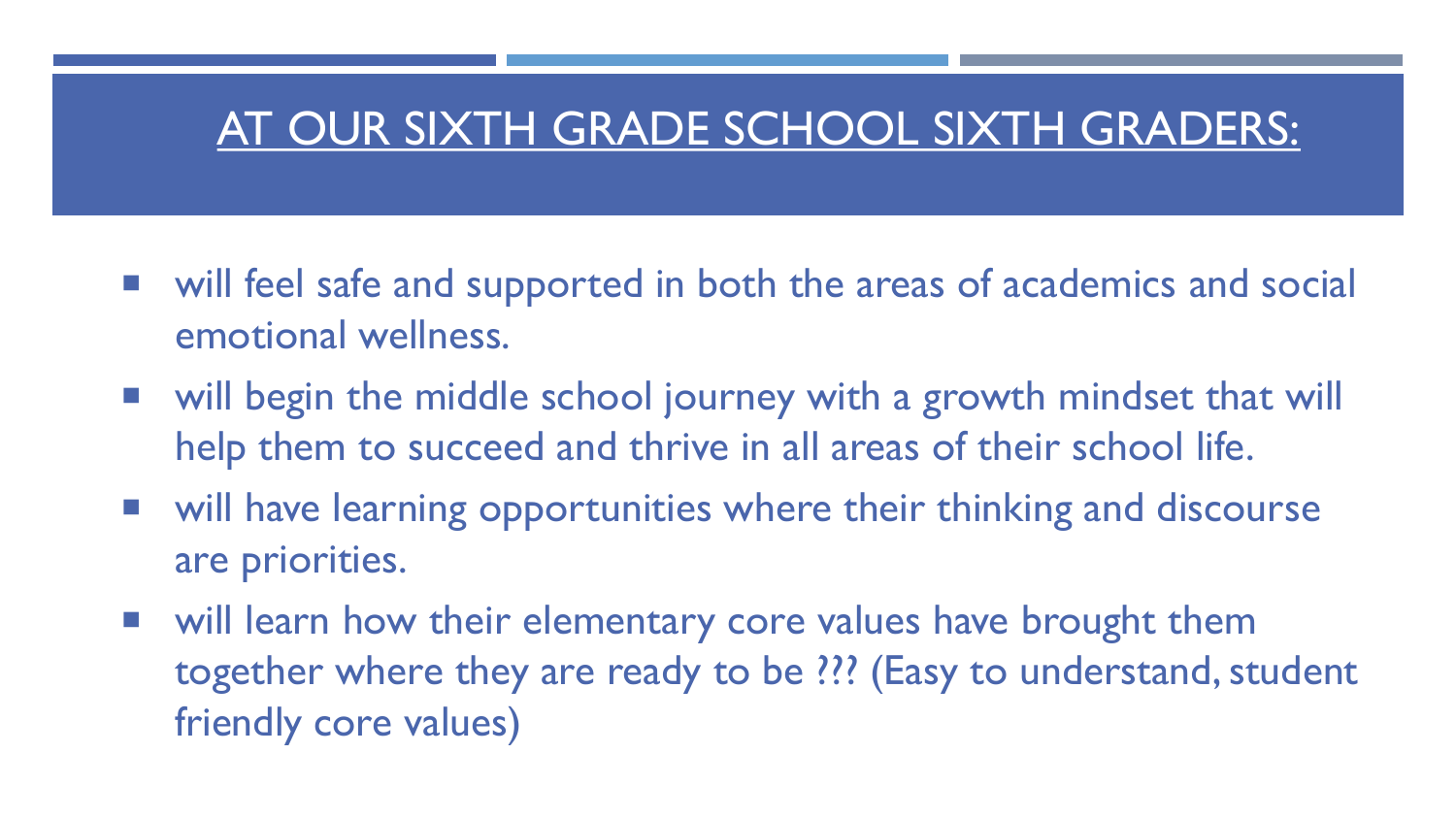### AT OUR SIXTH GRADE SCHOOL TEACHERS AND STAFF:

- will understand that their words have power in shaping how students will develop the necessary skills to learn and grow.
- will model expectations for students in such a way that students have a clear understanding of what is expected of them.
- will collaborate to achieve logical consequences.
- will be committed to the identification of transferrable skills that will be emphasized in all subject areas.
- will help students set achievable learning and personal goals.
- will participate in professional development and collaboration that support a common practice of engaging in meaningful staff experiences
- will learn from one another and use a common vocabulary.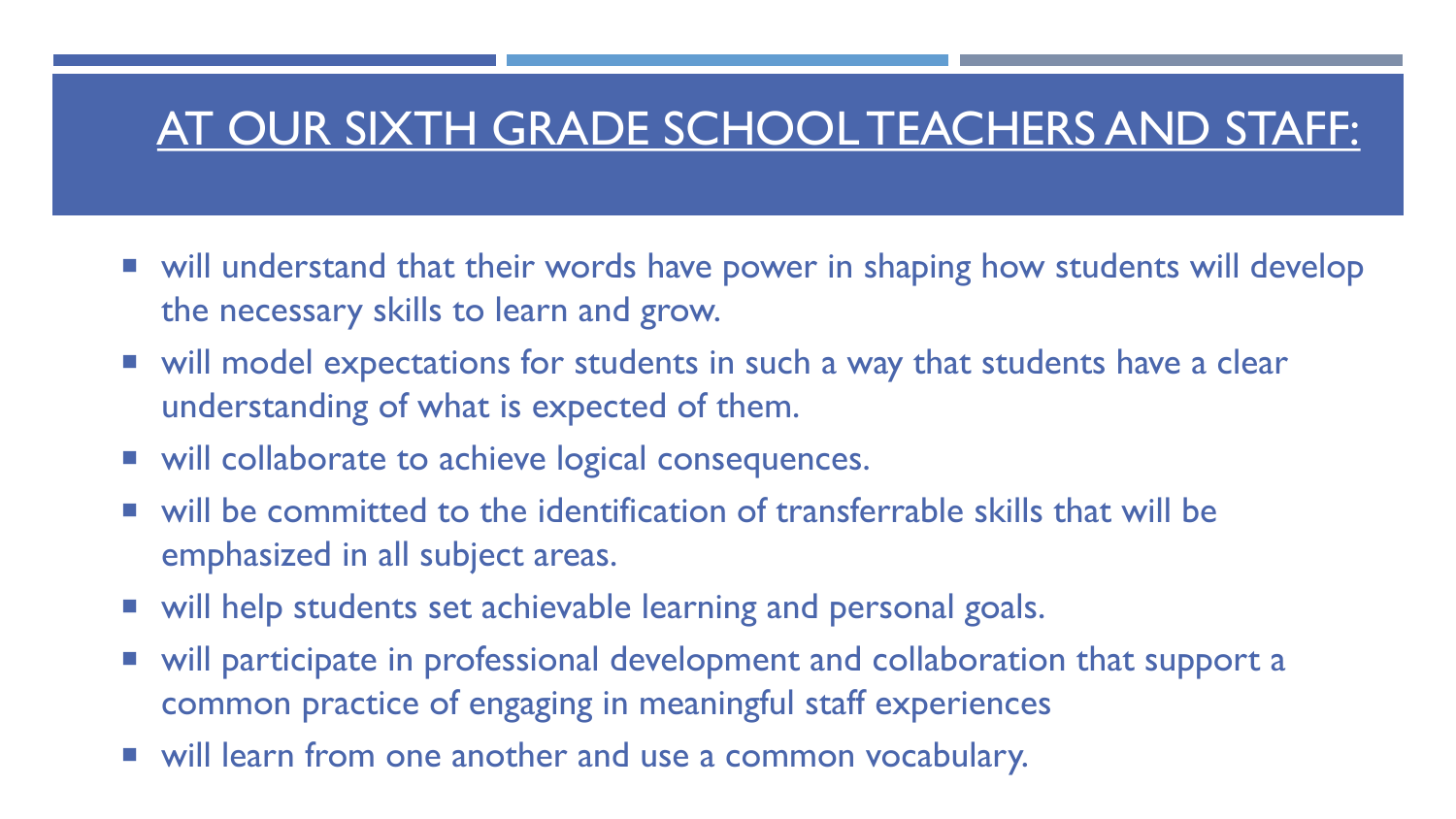### AT OUR SIXTH GRADE SCHOOL PARENTS:

- will learn about the developmental stage of sixth grade and what they can expect from their sixth grader during this transitional time
- will have opportunities to attend school events that showcase student work where students recount their learning opportunities.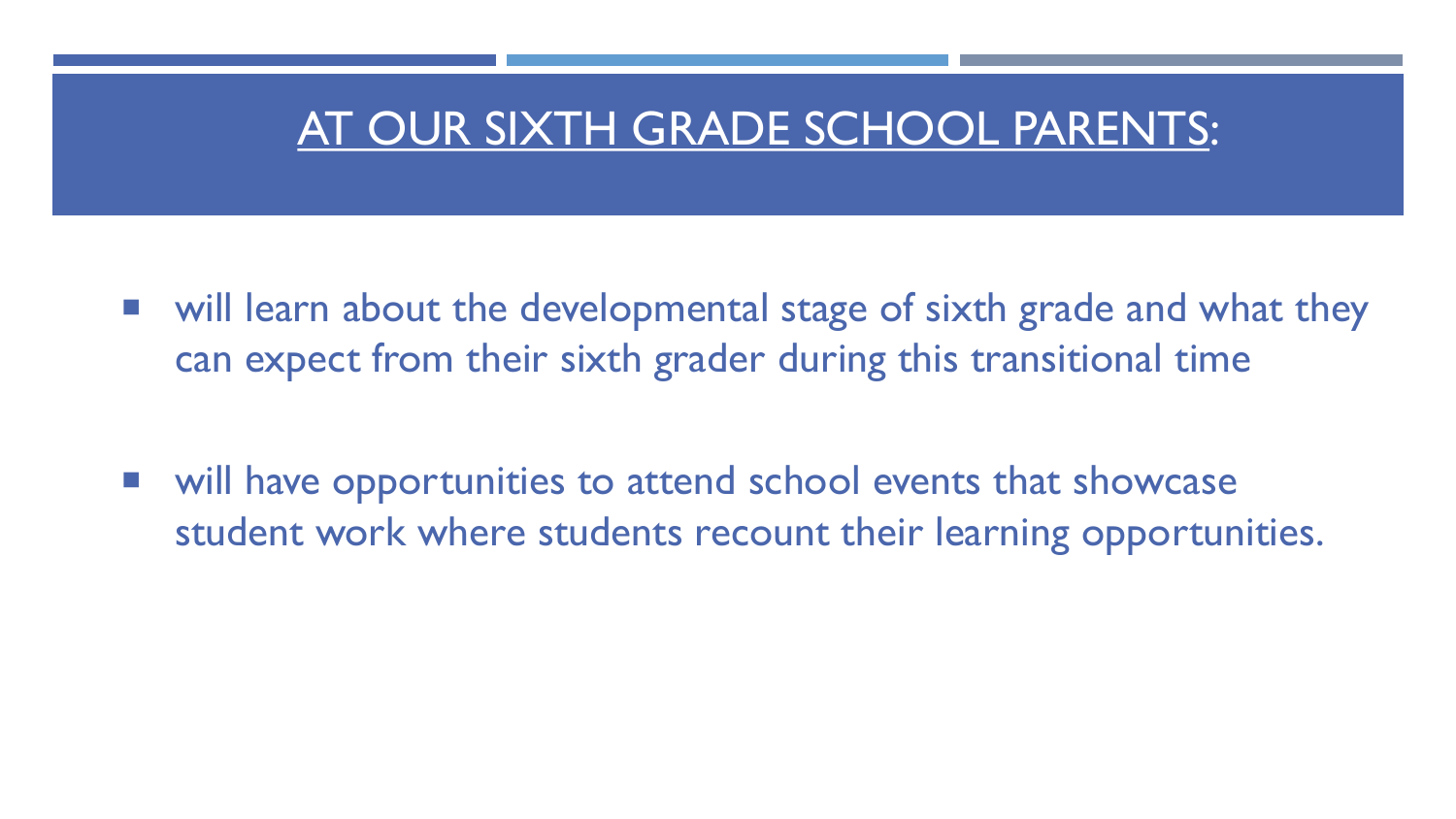#### AT OUR SIXTH GRADE SCHOOL INSTRUCTIONAL LEADERS:

- **•** will lead by example and engage in learning with staff
- will foster a climate where distributive leadership is valued
- will communicate effectively with staff, students and families.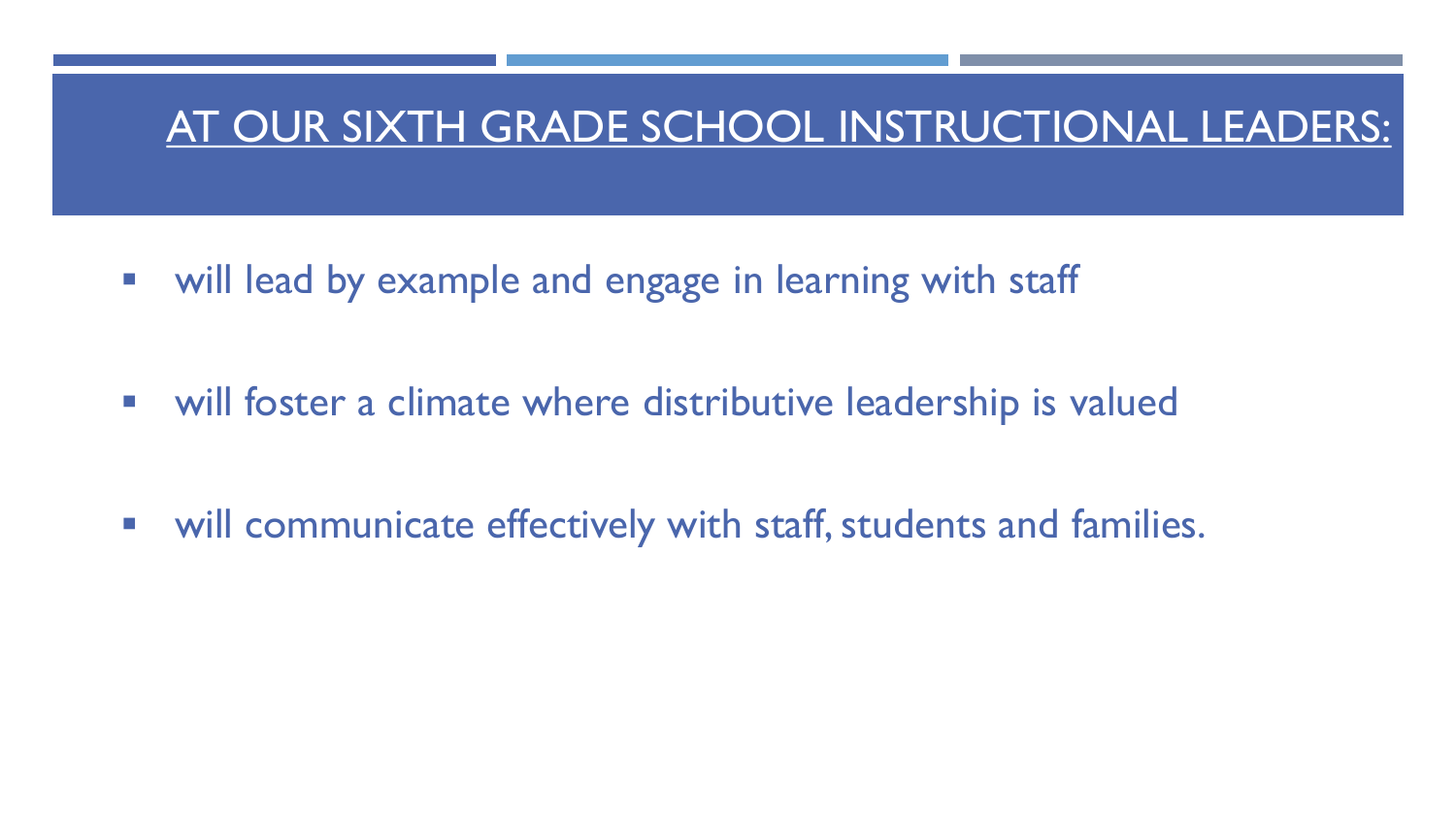

As a result, sixth graders will transition from the elementary school, will be immersed in opportunities that help them learn, grow and feel confident about their transition into seventh grade at the Ottoson Middle School.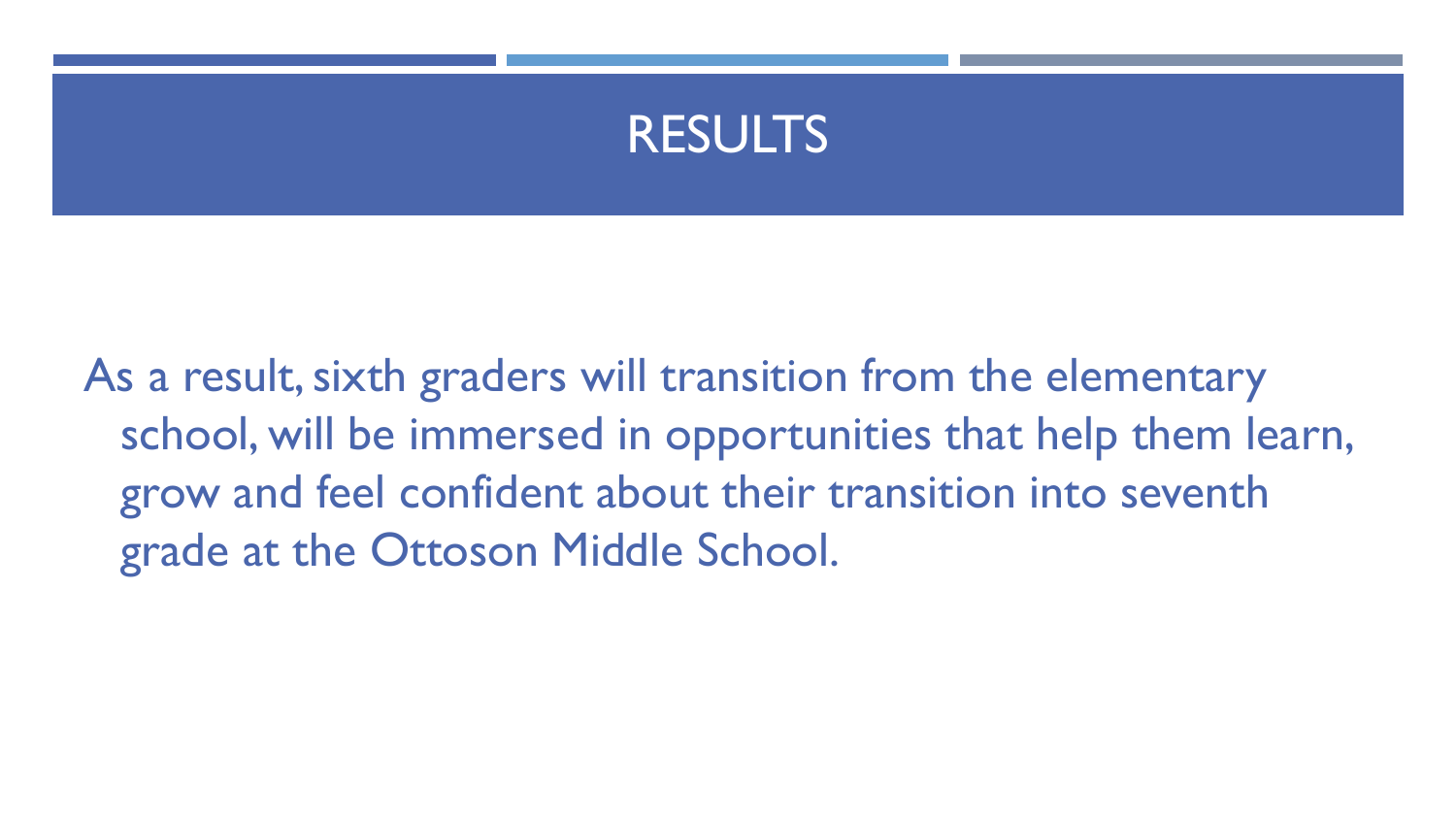### SCHEDULING AND OPERATIONS

- **Committee Co-chair: Matthew Coleman**
- **Teacher Co Chair**: Johanna Bunn
- **Committee Members:** Kelly O'Keefe, Maureen Murphy, Cori Gaffney, Alecia Serafini, Johanna Bunn, Beth Hazzard, Na Lu Hogan, Patricia Bellahrossi, Johanna Bradley
- **Committee Goal for this round:** To define what aspects of operation upon which the committee will focus. To list all of the factors and hopes that will need to go into developing a schedule as well as all aspects of technology integration. What are the need to knows in order to do this work, including identifying number of staff.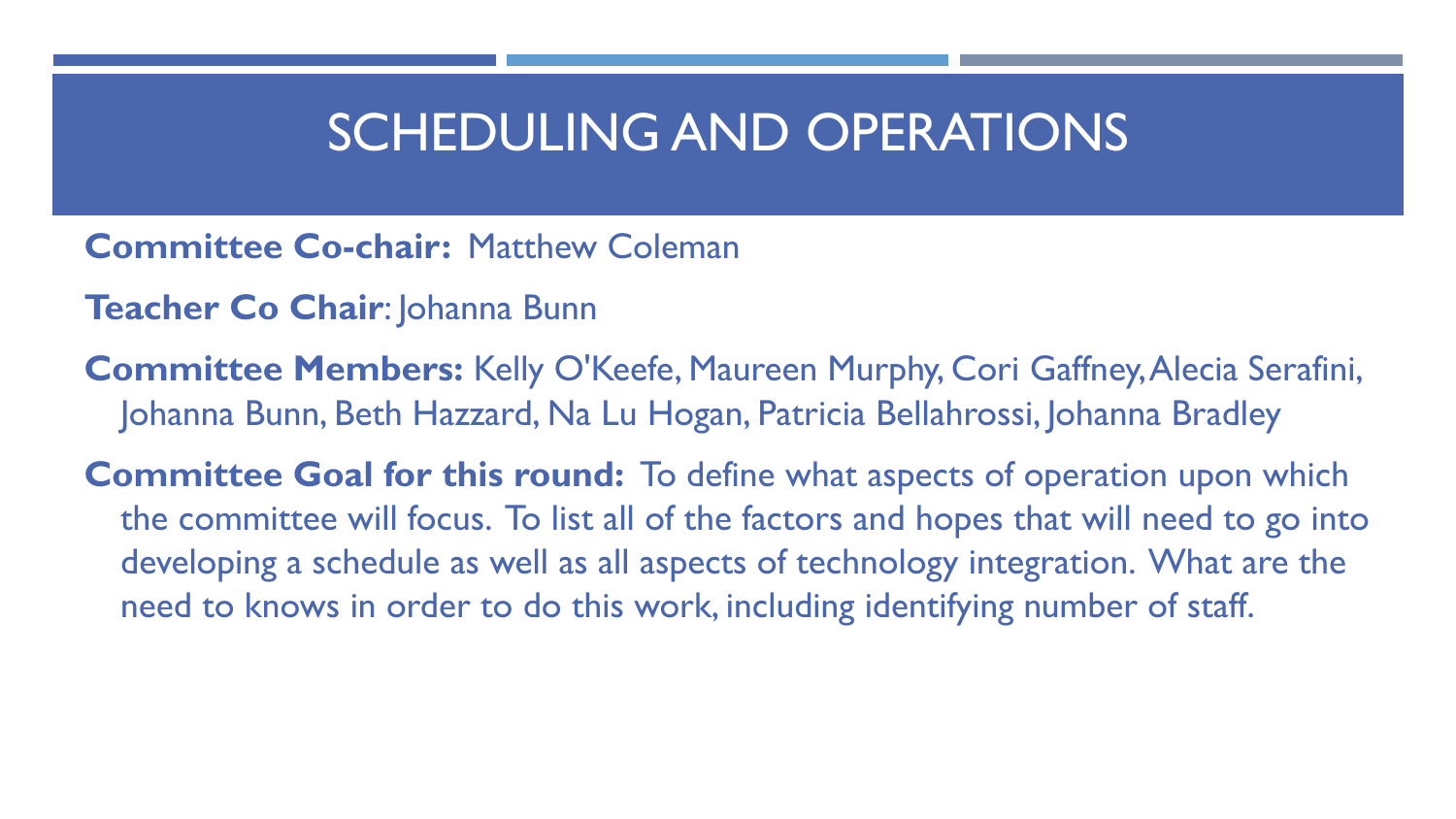## SO FAR………

- **Departments have given their hopes and dreams for what they want in** the schedule
- Questions have been generated around different aspects of schedule
- Sample schedules from other schools are being gathered
- Both elementary school schedules and middle school schedules are being considered
- Time in the schedule will be allotted for authentic implementation of Responsive Classroom
- Schedule will allow for teacher collaboration in the school day.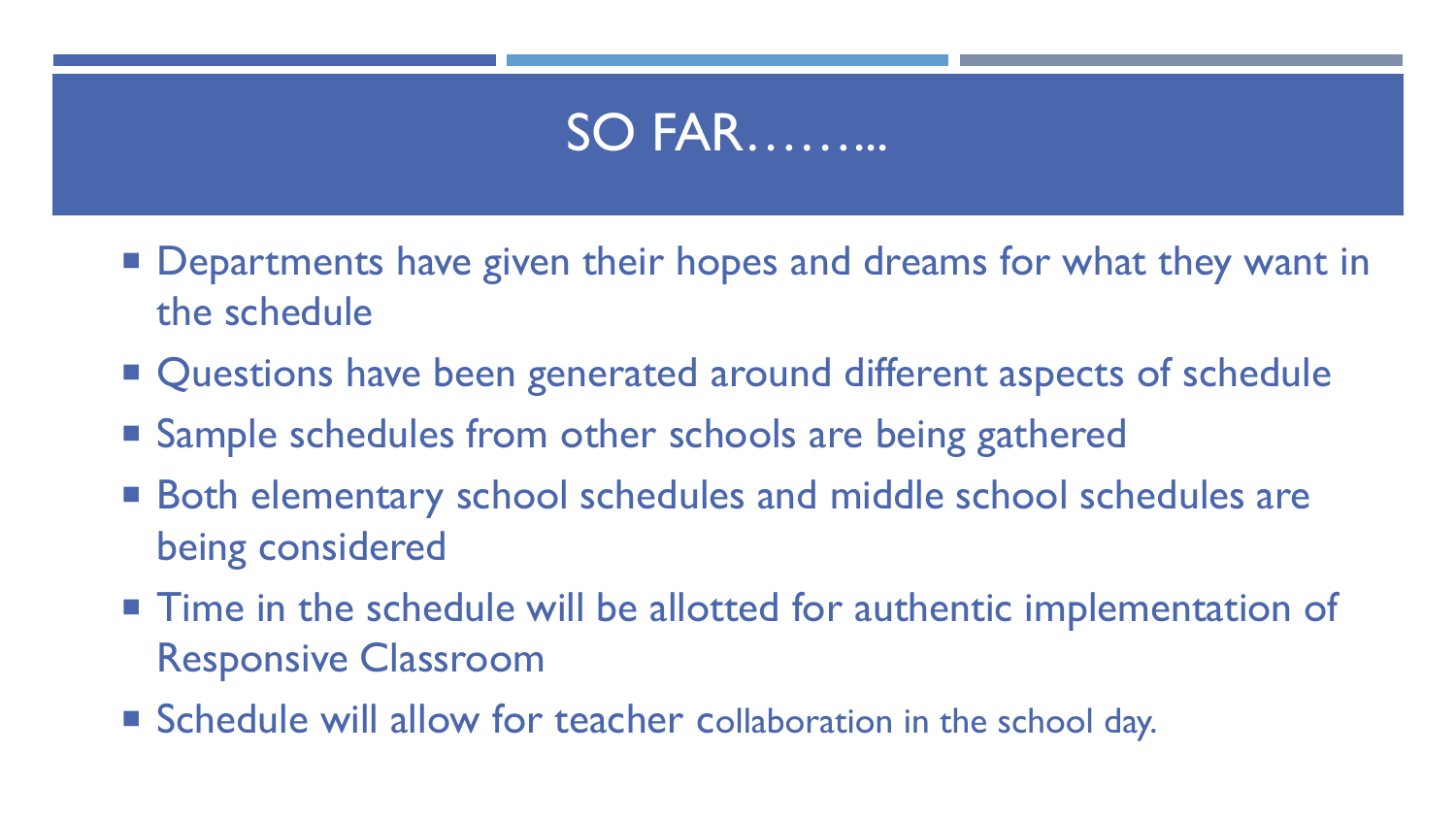### CURRICULUM AND INSTRUCTION

- **Committee Co-Chair** Deborah Perry
- **Teacher Co-Chair** Alison Sancinito

.

**Committee Members:** Kirsten Silverman, Anne Zachary, Heather Mahoney, Lisa Minogue, Polly Ford, Rachel Grodman, Laura Pierce

**Committee Goal for this round:** Defining the important skill base that will be taught in sixth grade so that we know what transferrable skills we should be identifying. Thinking about how the social emotional curriculum will need to fit into the curriculum work. These skills will need to be consistent across clusters and disciplines. This will eventually lead us to essential questions.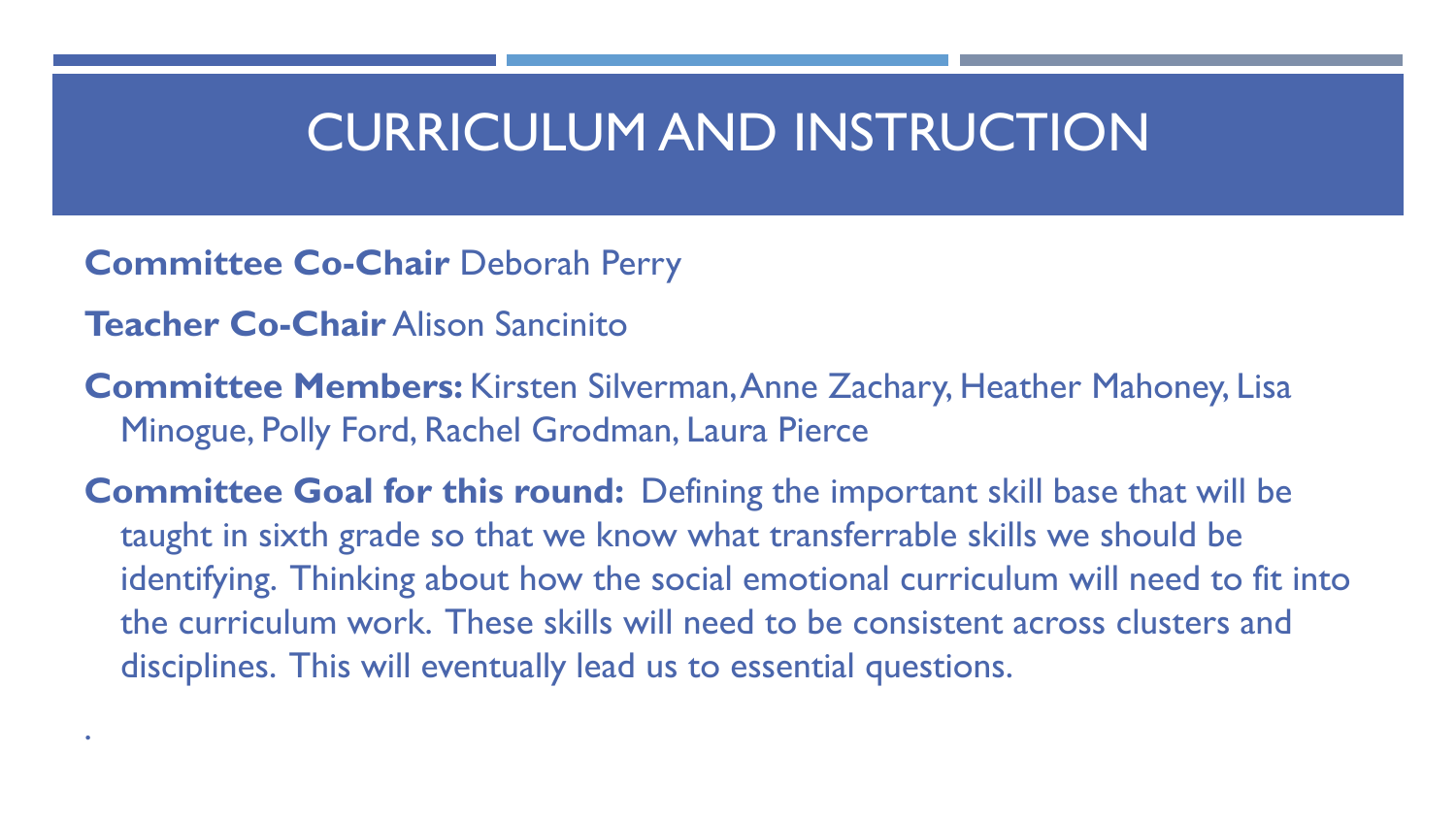## SOME GUIDING PRINCIPLES AND QUESTIONS

- **Number 10 What will a balanced assessment program look like at Gibbs?**
- **How will we make students more aware of their own social emotional and academic** growth?
- **Number 1** What routines and systems of organization support student success?
- How do we create classrooms that feel like communities in order to best support all of our diverse learners?
- **Number 10 Theorge Veron Exerce 20 Theorge 10 Theorge 10 Theorge 10 Theorge 10 Theorge 10 Theorge 10 Theorge 10 Theorge 10 Theorge 10 Theorge 10 Theorge 10 Theorge 10 Theorge 10 Theorge 10 Theorge 10 Theorge 10 Theorge 10** support literacy in the content area?
- **What instructional practices best support social, emotional and academic success?**
- **How can we best support cross-curricular collaboration in all areas including assessment,** curriculum and instruction?
- **Number 10 What does personalized instruction look like at Gibbs?**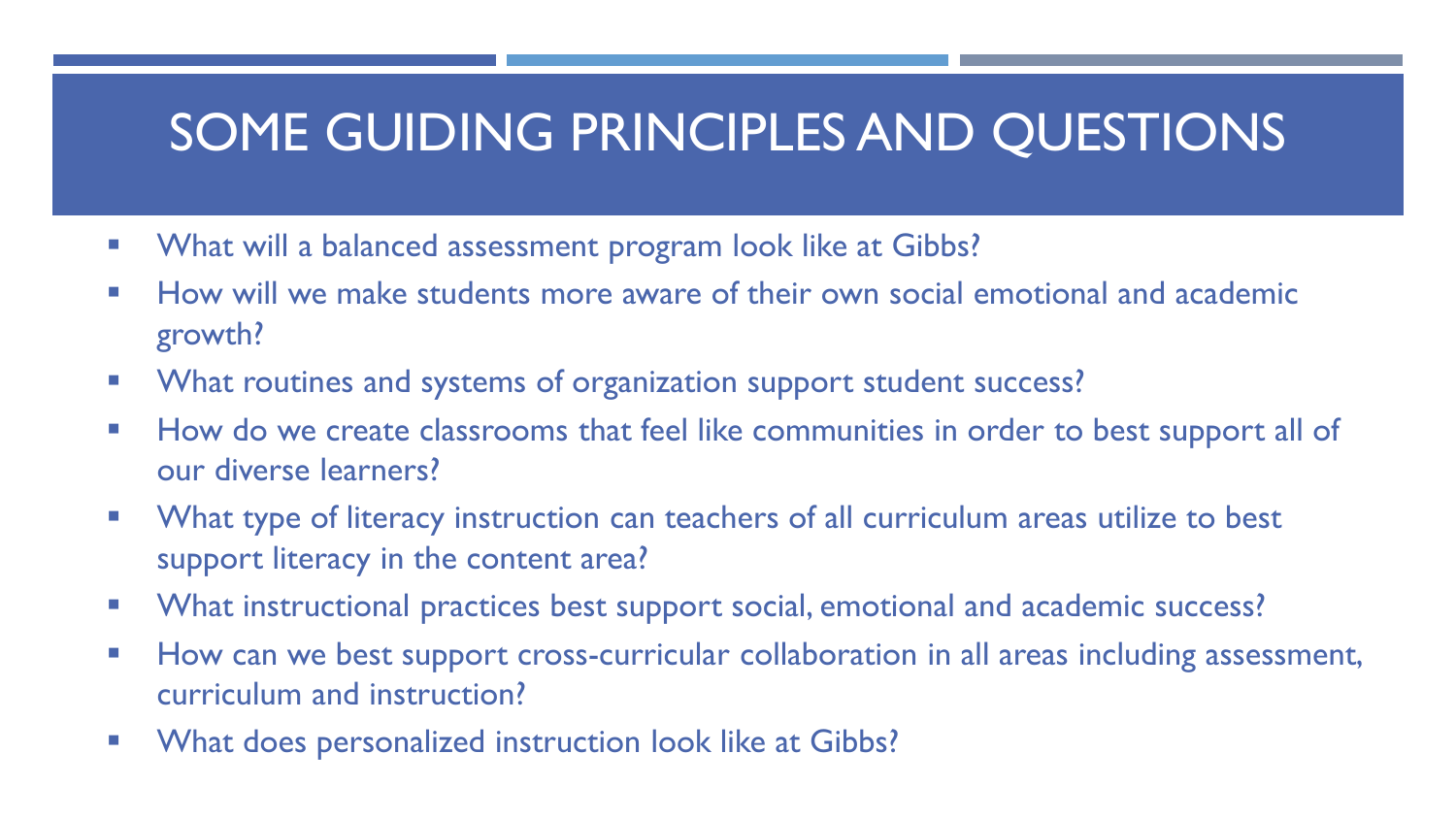## CULTURE AND CLIMATE

**Committee Co-Chair:** Denny Conklin

**Teacher Co-Chair:** Travis Woodward

**Committee Members:** Janine Hart-Hueber, Todd Sundstrom, Lisa Lambert, Trina Best, Carla Bruzzese, Ali Rinaldi, Kristin Wachtelhausen, Alyssa Napolitano

**Committee Goal this round:** Discuss the core values at the elementary levels. Brainstorm ideas around three easy to understand words that will encompass what we want children to embrace. This becomes part of our mission. How do we also capture this as our vision? How might we encompass growth mindset work for both teachers and students?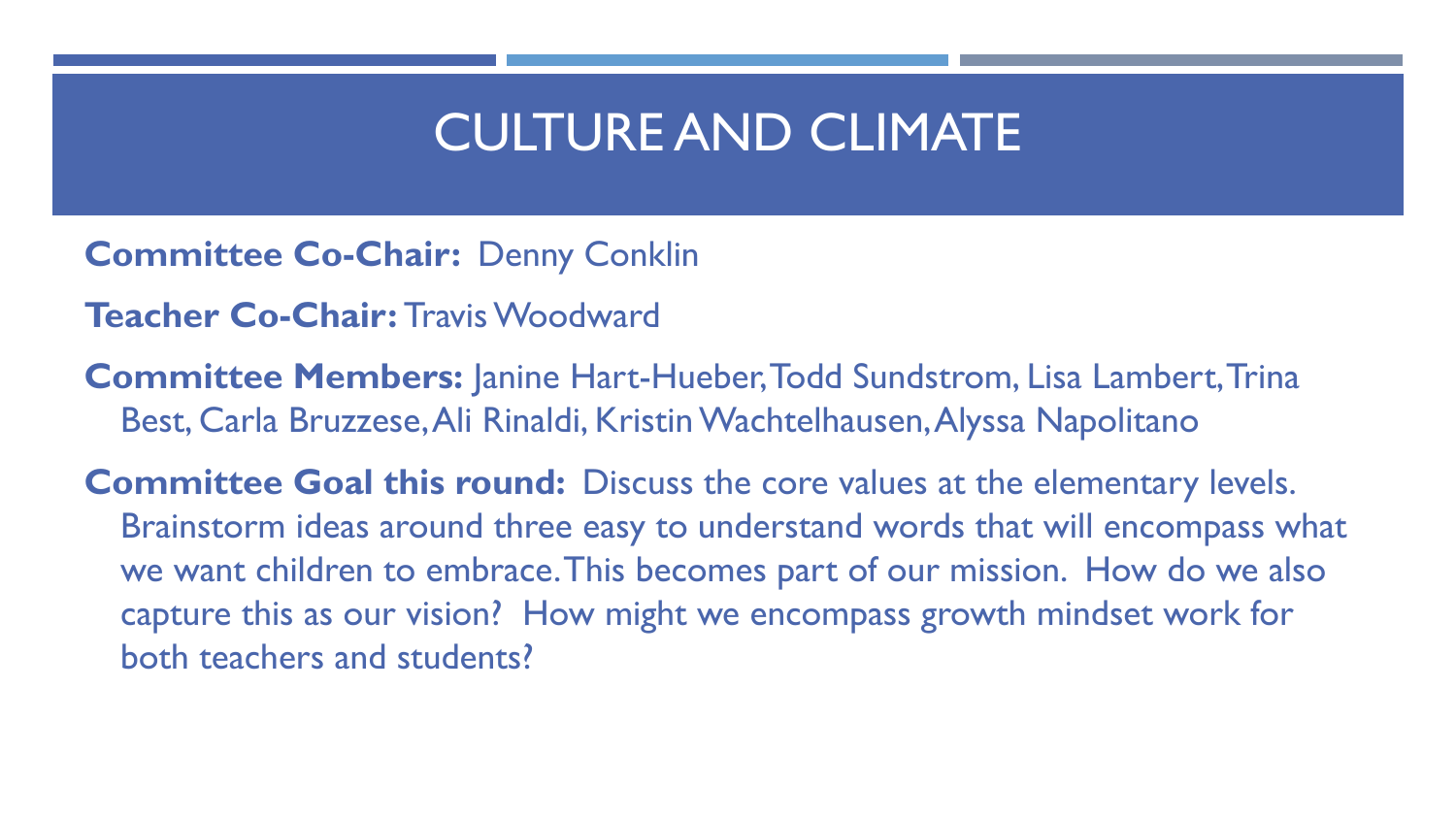### CULTURE AND CLIMATE

See Visual symbols Lanners - affirming<br>· rainbou flog, BLM, immigration identities ·Student work  $\rightarrow$ Flat screens Lastudent<br>officiation · Updates on projects ostudent collaboration I'l Laque at the oplants etc, "green school"<br>"slogan/vision/sayings" Issumething<br>Student did thats<br>be good ominatomess - Stations-Mind up<br>o"art door" classroom/gorden<br>ouisual cluster identifies ·different faces/identity · Staff/faculty photos

· Ownership-areas of building/assemblies · Comfortable taking risks  $n\cup b$ · safe  $\sim$ Positivity ofor teachers - to feel sported obandaries ounified/fogetherness oprogress penergized · resiliency

Students - Sand positive, minfunes, rellective 10 daughter Resilience ostate their needs! T need  $I$  Can  $1$ am n Ci  $bc$ · feel Leel be<br>positive reinforement longuage<br>nSomodel conflict resolution ns model comment<br>moconsistant/same language expected oconsister same<br>RC language scanforcing<br>sedirating<br>sedirating creepeded our-gender classrooms  $\overline{111}$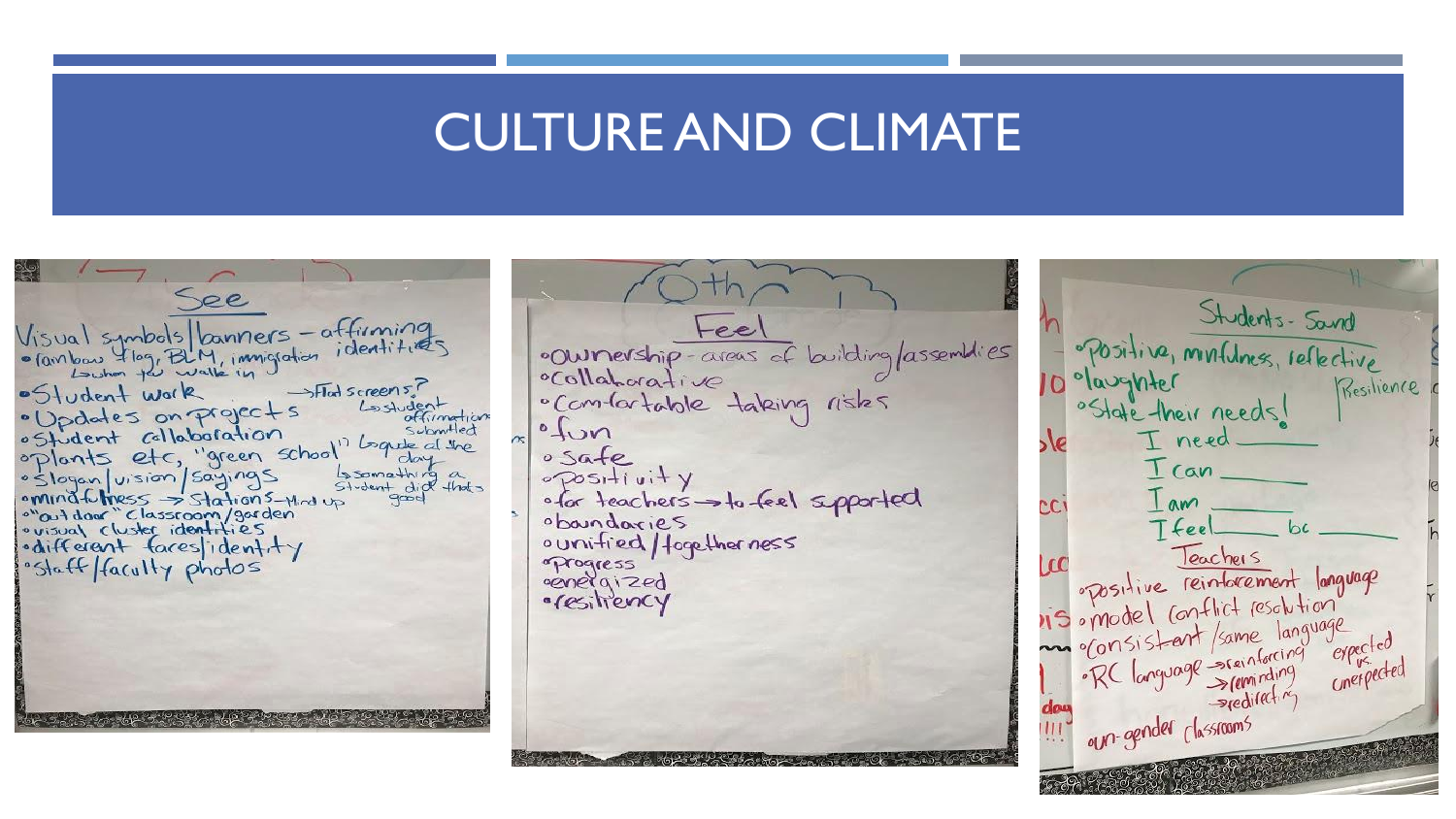## GROWTH MINDSET

- Growth mindset is important work for both us and our students. It will be important for us as grown ups to remember we are entering this journey with a mindset that will assist the work. As we practice this, it will be modeled for our students
	- We will all have a bulletin board in our classrooms devoted to Growth Mindset
	- Students will be setting learning goals and will maintain lists of What I Can Do and What I Will Do in all curriculum areas
	- Part of our building PD will be around this work and will involve the work of Carol Dweck.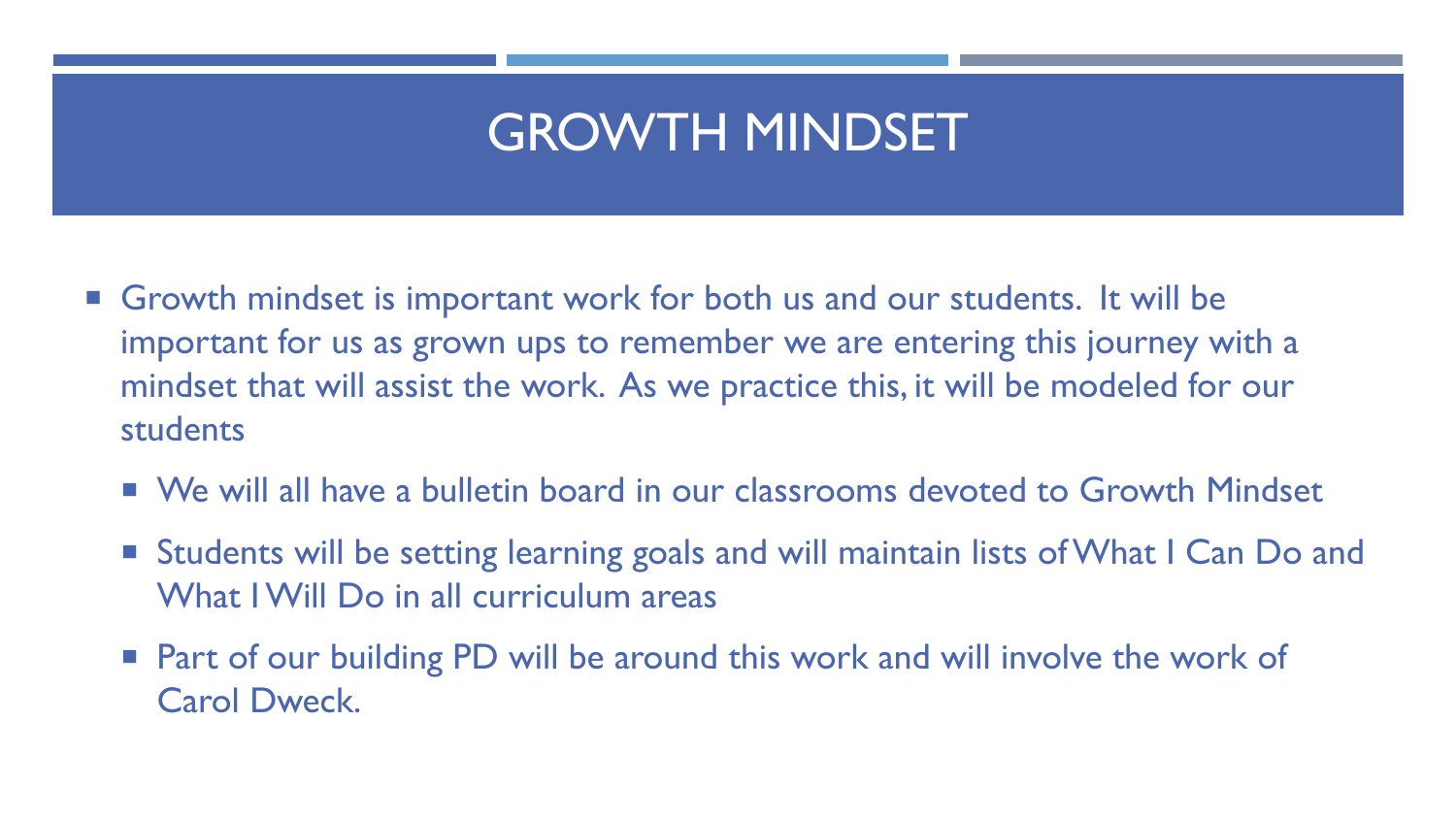## DISCIPLINE

- We will work on a system of logical consequences and Kristin will support what this looks like. Parents will understand how this works because they will have an orientation to "Just the Way We Do Things Around Here!".
	- **Remember when expectations are extremely clear, consequences become much easier to** deliver
	- **E** Cluster expectations will start with our core values and then become personalized as you add to them AS A CLUSTER. Then, you can also add additional classroom "non negotiables" for a great learning environment. These are not the same as cluster expectations. Starting with the same core will help ALL clusters be on the same page. Students that go to school at Gibbs can easily be all of our students this way
	- Discipline will be data based. It will be used at SST and will be a vehicle for communication with parents. Kristin will be involved with communication to parents when discipline issues become elevated.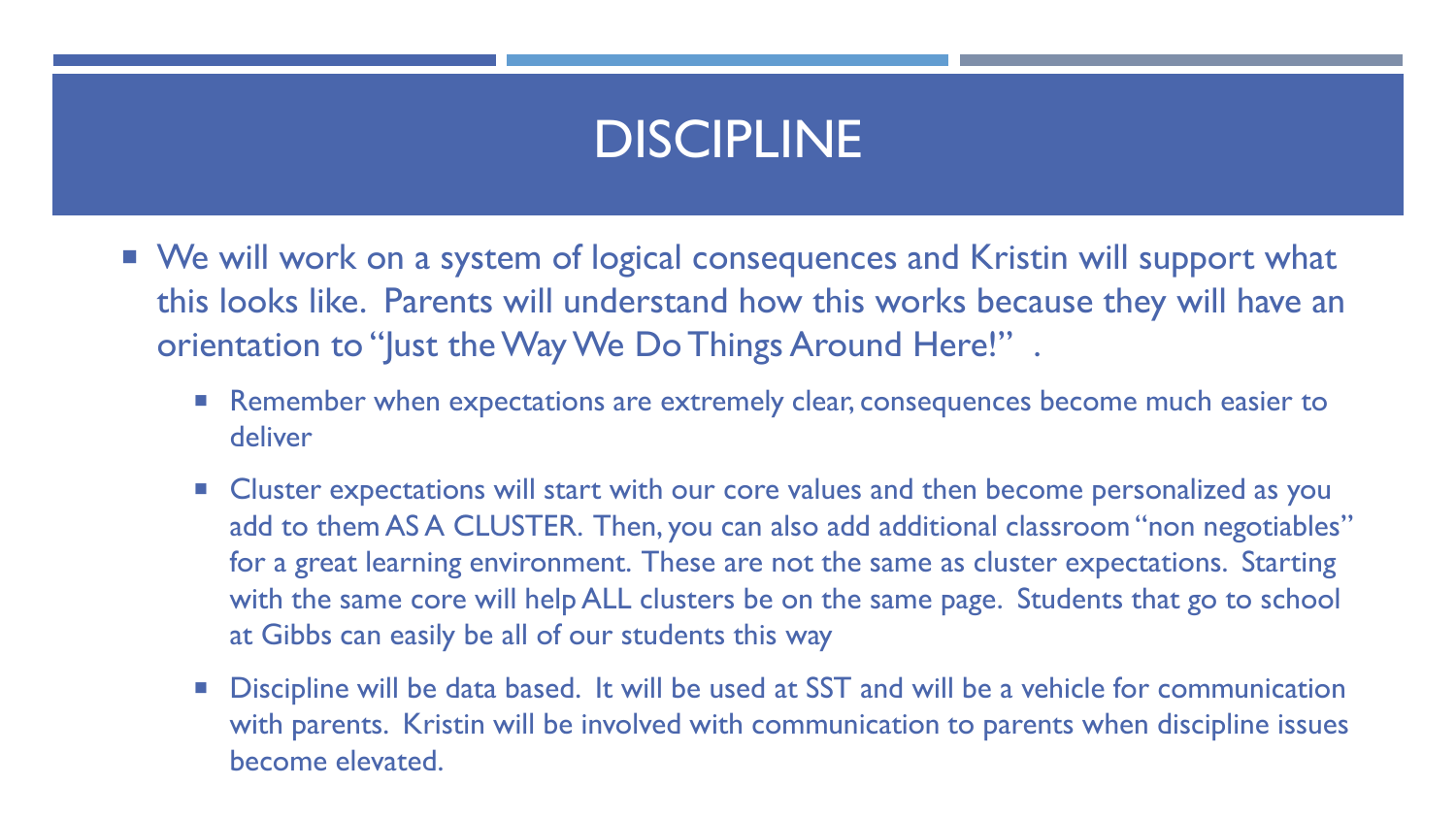## **TECHNOLOGY**

Students will be coming up to Gibbs having used Chromebooks most recently. It makes sense for us to be all be using Chromebooks. The most important platform for students to have is Google Drive.

- **E** Technology will be a tool in our classrooms
- We will need to design what PD will look like so that teachers know how to keep students engaged and students know what the expectations are when using chromebooks.